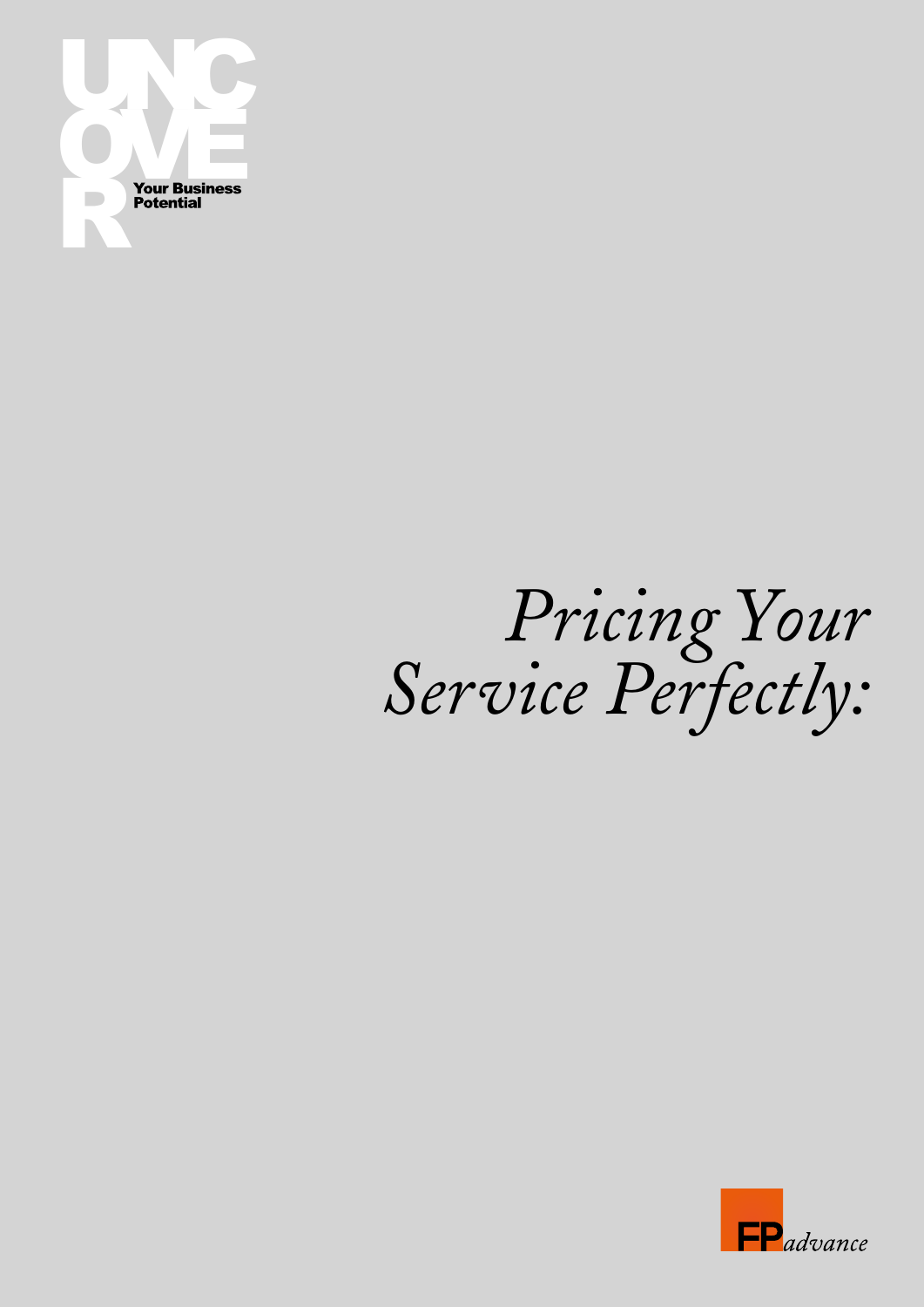*Pricing Your Service Perfectly:*

## Questions to consider:

1.Do you have some good questions to ask clients at the first meeting?

2. Is cashflow modelling at the heart of your service? (for new and existing clients)

3. What are your 4 Ps? Do they make sense when viewed as a whole?

4. If not, what would need to change to get them making sense for your business?

5. What about your 4 arrows? Do they all face the same way?

6. If not, what needs to change to make them line up?